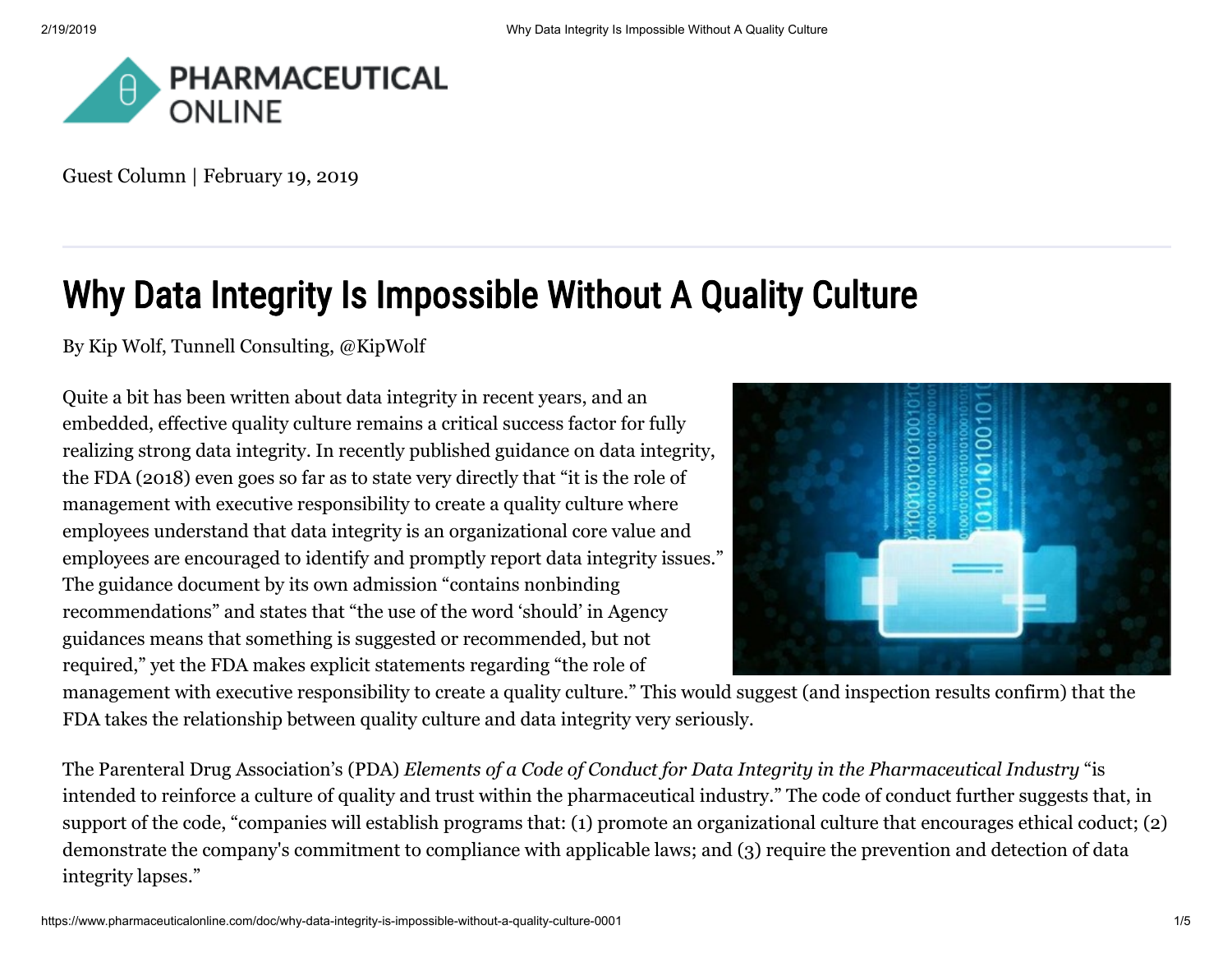#### 2/19/2019 Why Data Integrity Is Impossible Without A Quality Culture

For successful establishment and sustainability of a quality culture, Uydess and Meyers (2011) indicate appropriately that "the mindset and behavior... must start at the top and be emulated by individuals at all levels and in all functions within the company." We find that where a topic of culture is articulated and addressed from top executives and reinforced throughout all levels of an organization, a very significant positive impact is had on the maturity of data integrity and the maturity of quality practices. We have seen clients enjoy terribly successful inspections with no 483 observations and receive very positive compliments by inspectors. Conversely, we have seen complete failures in quality culture that result in very rudimentary and preventable 483 observations and warning letters.



*Figure 1: Number of U.S. FDA inspections where at least one 483 observation specifically cited data integrity issues.*

A lagging indicator of maturity of the quality culture is repeat observations/violations of basic CGMP practices, which is very often the result of failure to adequately investigate, identify, and address root causes. In at least one example, the FDA specifically identified in a warning letter to an animal health company concerns "about quality practices and quality culture" at the facility near St. Louis, MO, a result of repeat observations and numerous repeat violations. The inspection that resulted in 483 observations occurred in 4Q 2014 and the warning letter was issued in December 2015 after continued failures to address repeat violations. The warning letter cited significant deviations that indicated very immature quality practices and quality culture, including but not limited to:

- Failure to establish and adequately staff a quality control unit capable of meeting the CGMP responsibilities.
- Failure to prevent the release of animal drug products that fail to meet specifications.
- Failure to conduct investigations and resolve all discrepancies/failures/deviations and complaints.
- Failure to extend investigations of failures to other products or processes which may also be affected.  $\bullet$
- Failure to use a change control process to update equipment, processes or written procedures, work instructions, and forms.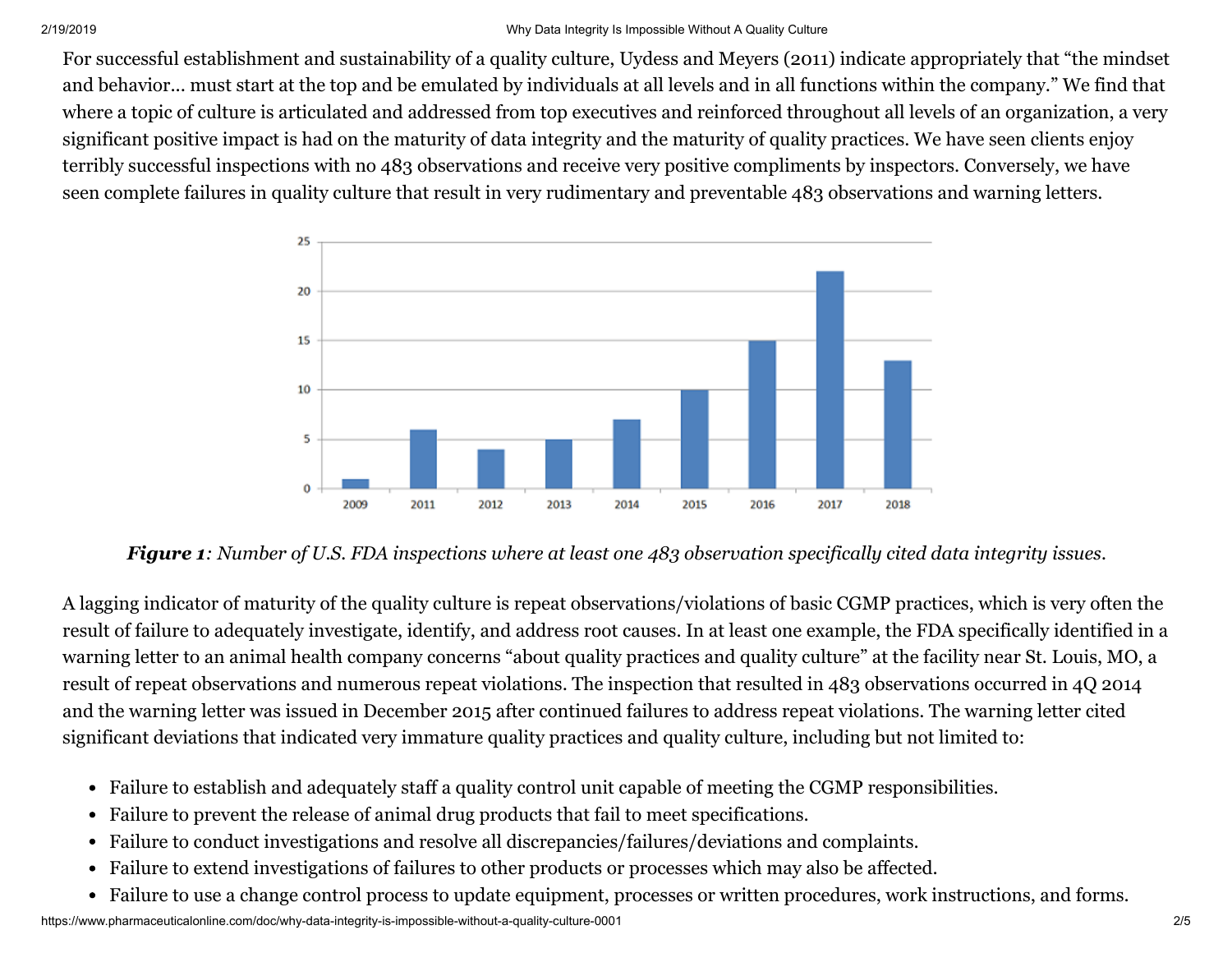Failure to ensure changes made to an approved application were submitted to the appropriate regulatory agency.

These are basic quality issues that resulted in adulterated product concerns for the customers and had direct material impact to the company. While data integrity was not a direct citation in the animal health company warning letter, the issues that were identified are consistent with an immature quality culture, which is correlated with data integrity issues for which the FDA makes very specific recommendations.



*Figure 2: Stock price of animal health company receiving FDA warning letter, 2015 through 2019.*

The animal health company has since made significant operational improvements, has been released from consent decree, and is now generally considered to be on the path to better financial performance.

In the recent guidance for data integrity, the FDA makes specific recommendations for addressing data integrity problems that, frankly, apply well to indicate a level of quality culture maturity. In other words, measuring these activities can indicate both lagging and leading indicators of quality culture maturity.

- 1. Investigate "to determine the problem's scope and root causes."
- 2. Conduct "a scientifically sound risk assessment of its potential effects (including impact on data used to support submissions to the FDA)."
- 3. Implement "a management strategy, including a global corrective action plan that addresses root causes."